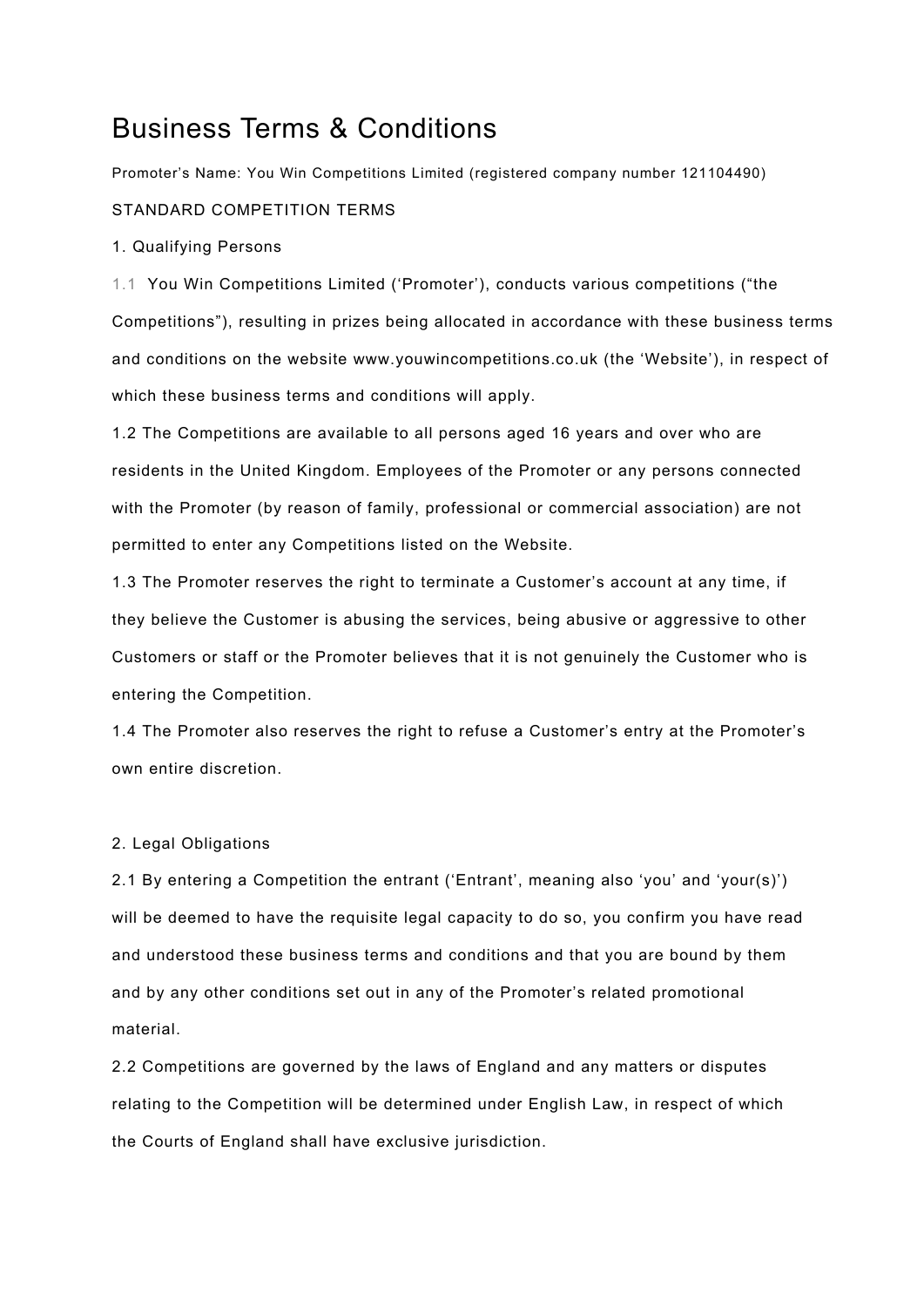2.3 In the event of you participating in a Competition online via the Website, by accepting these business terms and conditions you confirm that you are not breaching any laws in your country of residence regarding the legality of you entering our Competitions. The Promoter will not be held liable in any way in respect of any Entrant entering any of our Competitions unlawfully. If in any doubt you should immediately leave the Website and check your position with the relevant authorities in the relevant country in which you resident.

#### 3. Competition Entry

3.1 You may enter Competitions via the Website. Multiple Competitions may be operated by the Promoter at any one time and each Competition will have specific prize. 3.2 Availability and pricing of Competitions is at the discretion of the Promoter and will be specified at the point of sale on the Website. There is no obligation imposed upon you to pay to enter any Competition as each Competition has a free entry route available – please see rule 13 below, for details of free entry. The availability of a free entry route for each Competition means that the Competition does not fall within the definition of a lottery under the Gambling Act 2005 and can be operated legally in the UK without any need for a licence.

3.3 Your You Win Competitions Limited Account(s): In order to enter a Competition, you will need to register an account with us. (a) You can register an account online – in order to do so you will be requested to provide an email address or sign in via a social media account, such as Facebook, Twitter or Gmail ('Social Media Account'). Please note you are only permitted to register one account with us. Under no circumstances must an Entrant register or attempt to register more than one account with us. Failure to observe this obligation, will result in immediate disqualification. Further in the case of a free Prize draw, the Promoter will only accept one entry per account.

3.4 When playing a Competition online via the Website, please follow the on-screen instructions to: (a) select the Competition you wish to enter and when you are ready to purchase your Ticket(s), provide your contact and payment details. You will need to carefully check your details and then tick the declaration, confirming you have read and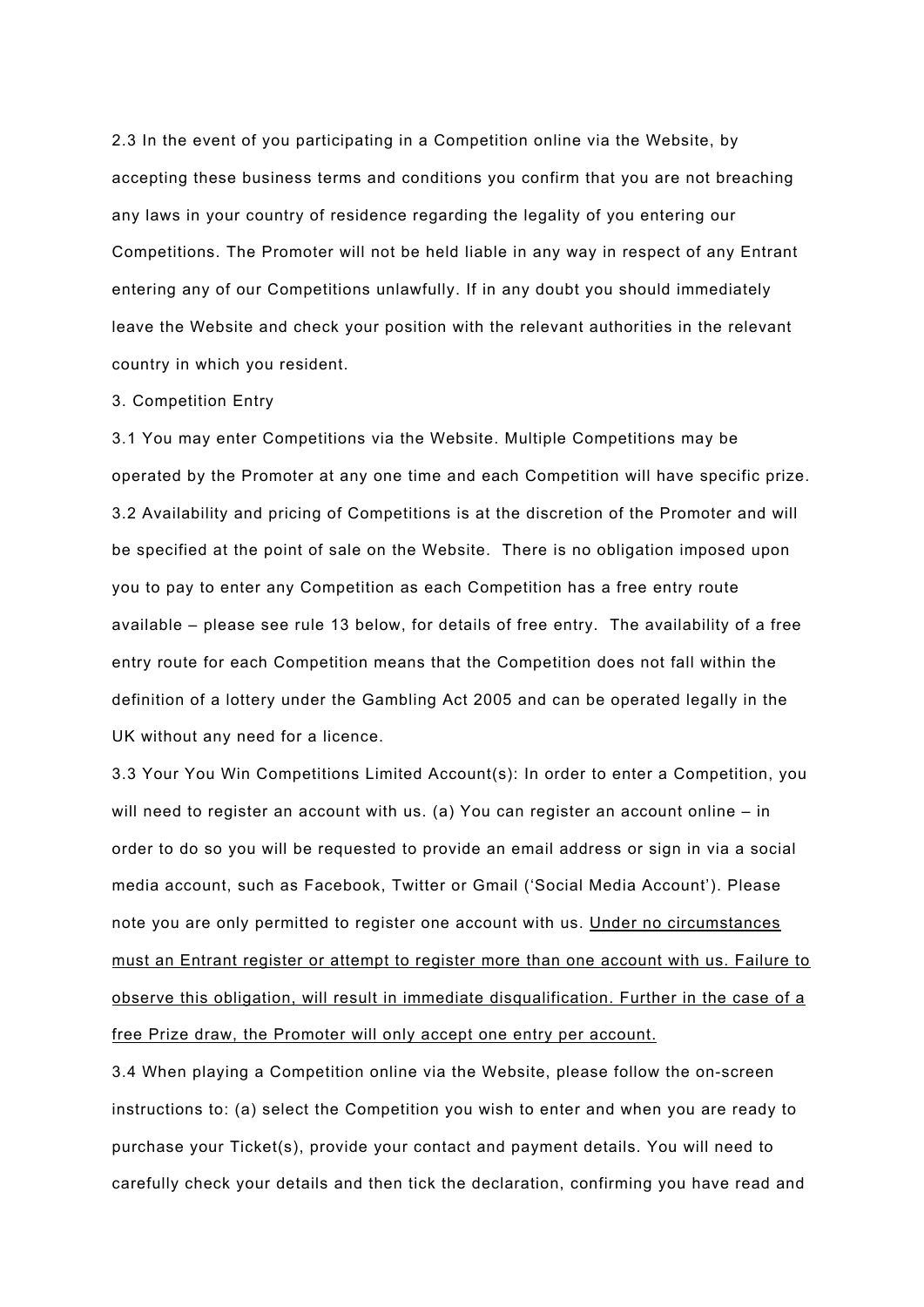understood the Competition business terms and conditions; (b) once you have purchased your Tickets, play the Challenge when your payment has cleared, we will then contact you by email to confirm your entry into the Competition. Please note that when entering online/or by post you will not be deemed to have been entered into the Competition until we confirm your Ticket(s) order back to you by email.

3.5 The Promoter reserves the right to refuse or disqualify any incomplete Entries if it has reasonable grounds for believing that an Entrant has contravened any of our business terms and conditions.

3.6 All Entries become the Promoter's property to the full extent allowed by applicable law and will not be returned by the Promoter.

3.7 The Entrant is permitted to enter the Competitions up to the amount of 5 entries, per each Competition.

3.8 The Competition is deemed to close when the last number is taken, no further entries after this time will be accepted.

3.9 All Entrants (including those entering free of charge) must create an account prior to entering, and are required to supply an email address to proceed in the Competition.

# 4. Promotion Periods

4.1 Each Competition will operate for a specified period of time. Please see each Competition for details of commencement and finishing times and dates ('Promotion Period(s)').

## 5. Competition Judgment

5.1 You Win Competitions Limited operate a 100% guaranteed random spinning ball machine ("the RSBM") which will determine the winner of each Competition. The number of Entrants who have entered the Competition will determine how many numbers will be entered into the RSBM, this being operated with a minimum of 50 balls and a maximum of 2000 balls. All Competitions will be live streamed – in such manner as determined from time to time by the Promoter.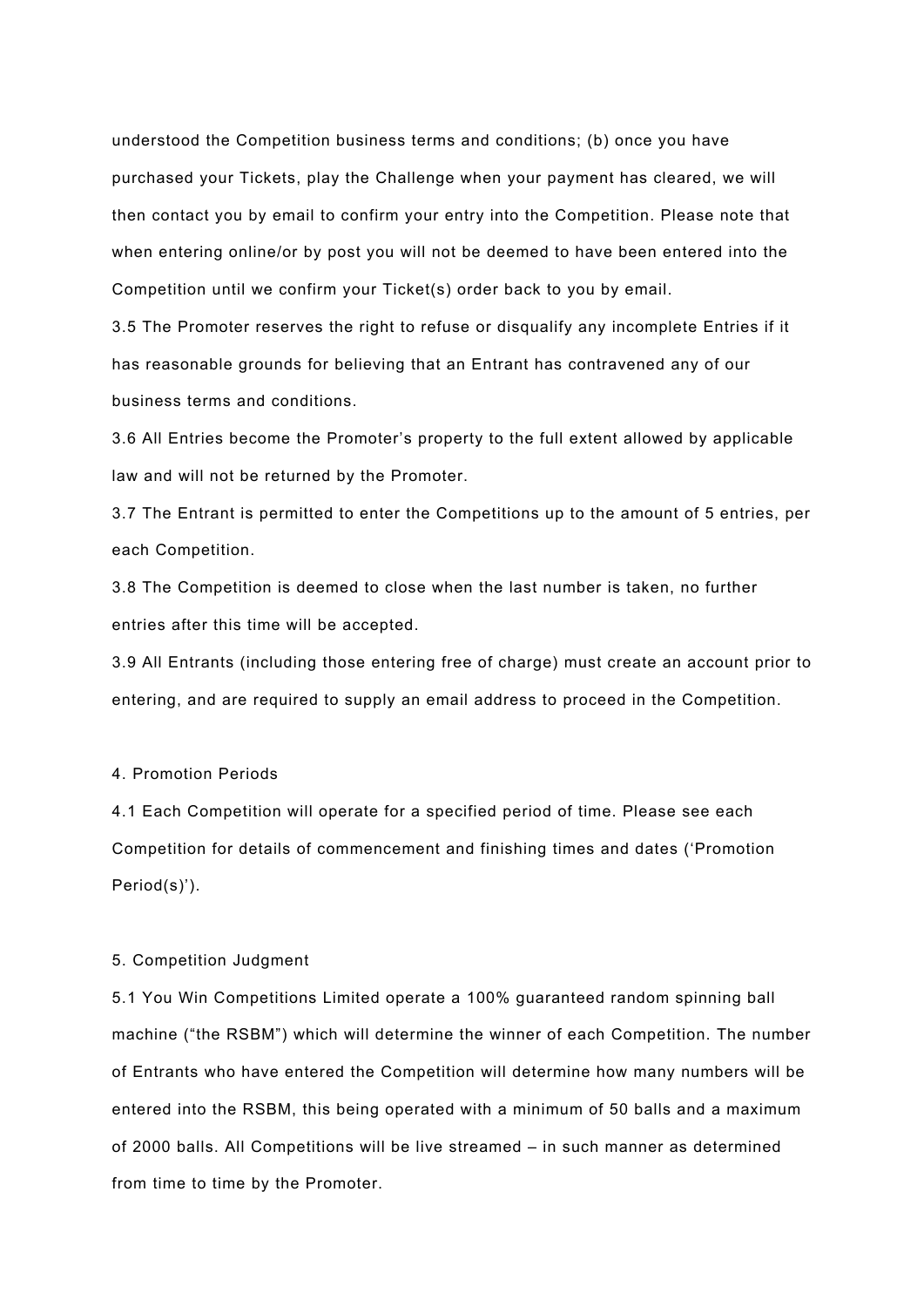5.2 Due to selection of the winner being undertaken by the RSBM, there will only be one winner per Competition.

5.3 The Promoter will endeavour to contact Winner(s) using the telephone numbers and email address provided at the time of Entry (or as subsequently updated) and held by the Promoter securely in our database. However, it is the Entrant's sole responsibility to check and update these details. If for any reason details are inputted or recorded incorrectly, the Promoter will not be held responsible for any consequences of whatever nature and howsoever arising. Entrants must therefore carefully check with the Promoter that their contact details have been recorded accurately.

5.4 If for whatever reason the Promoter is unable to contact a Winner within 21 days (which period can be extended at the sole discretion of the Promoter) immediately following the end of a Competition or the Winner fails to confirm acceptance of the Prize or the Winner is disqualified as a consequence of not complying with or contravening any of these business terms and conditions, the Winner will automatically forfeit the Prize and the Prize will remain in the possession and ownership of You Win Competitions Limited.

5.5 In the event of the Promoter (for whatever reason) closing a Competition early, the Winner will be selected from all valid and eligible Entries received by the Promoter prior to the date of closure, save that the Promoter reserves the right, in its sole discretion, to close a Competition early without selecting a Winner. If a Competition is closed without selecting a Winner, the Promoter will provide all entrants with Game Credit to enable them to replay equivalent tickets in a subsequent Competition. The Promoter also reserves the right in its sole discretion to extend the closing date of any Competition.

5.6 All Entrants are automatically entered onto the Promoter's database for the purpose of conveying information regarding the status of their Competition, as well as any future Promotions or Competitions which are offered by the Promoter.

5.7 The Competitions can have time added on up to 2 times at a maximum of 7 days per time. If the Competition is not sold out after the 4th timer running out, then the Prize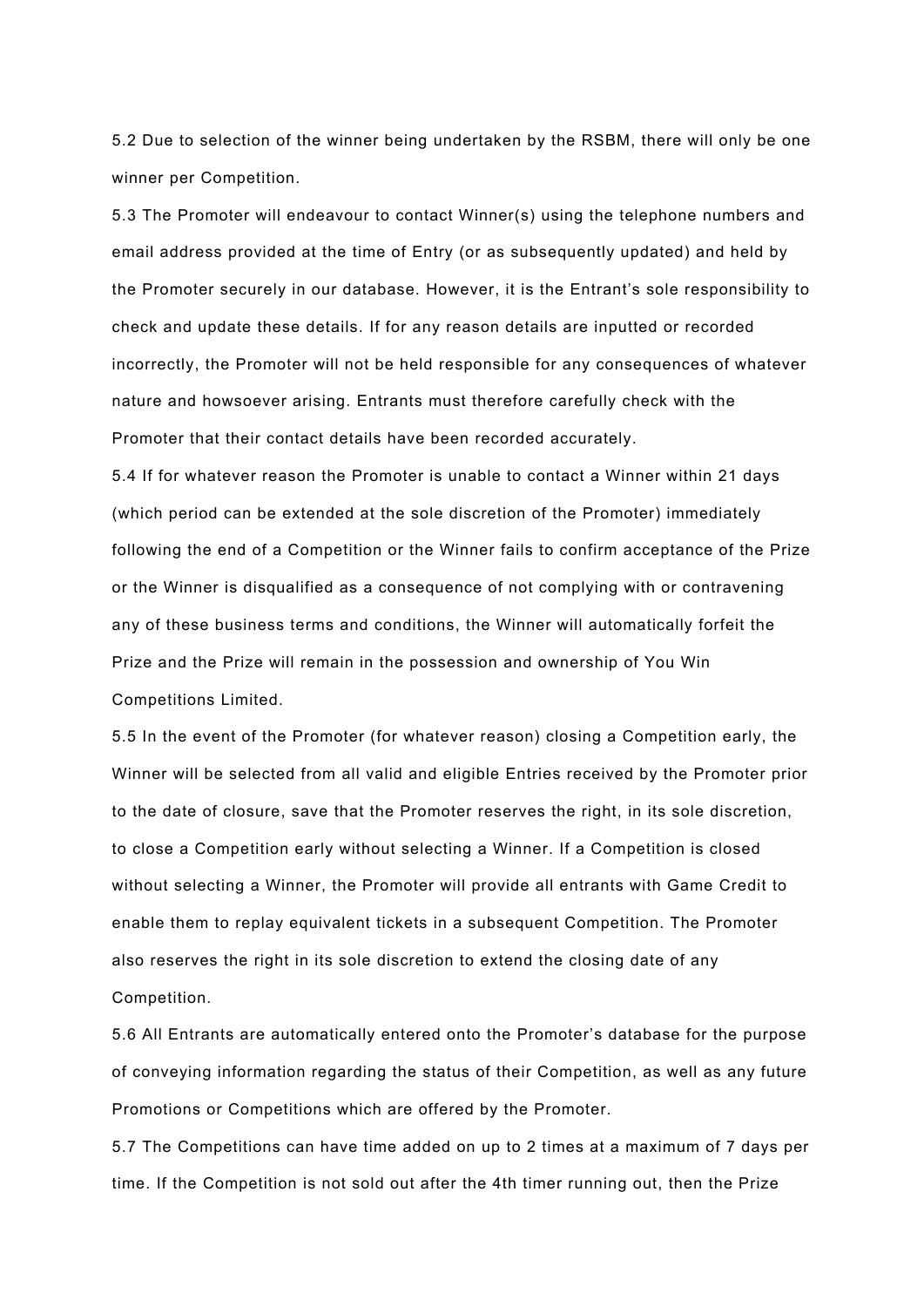that will be awarded will be a 70% cash prize for the amount of money taken during this Competition. Only the Competition entrants will be entered into the draw.

#### 6. Winner's Details

6.1 All Prize Winners must show proof of their identification on delivery of the prize. Any failure to comply with this obligation may result in the Winner being disqualified and the Promoter retaining the prize.

6.2 All Winners will also be required to provide photographs and/or pose for photographs and videos, which may be used in future marketing and public relations by the Promoter in connection with the Competition and in identifying them as a winner of a Competition and by entering the Competition, all such winners are deemed to have given their consent.

6.3 Following receipt and verification of the details requested above by the Promoter and the Winner having satisfied the requirements of the Promotor's business terms and conditions, the Winner(s) will be contacted in order to make arrangements for delivery of the prize.

#### 7. Competition Prizes

7.1 You Win Competitions Limited prizes are determined, selected and owned by the Promoter from the date of the Competition going live on the Website to the date that the Winner receives the Prize. All prizes are picked and purchased by the Promoter and in allocated by the Promoter in accordance with these business terms and conditions to the Winner. Details of each available prize can be found on the Website on the Competitions pages. You Win Competitions Limited take no responsibility for the prize awarded after delivery, once the winner receives the prize the Promoter does not insure the prize. No insurance comes with the prizes and the Promoter cannot be held responsible for the prize once handed over to the Winner.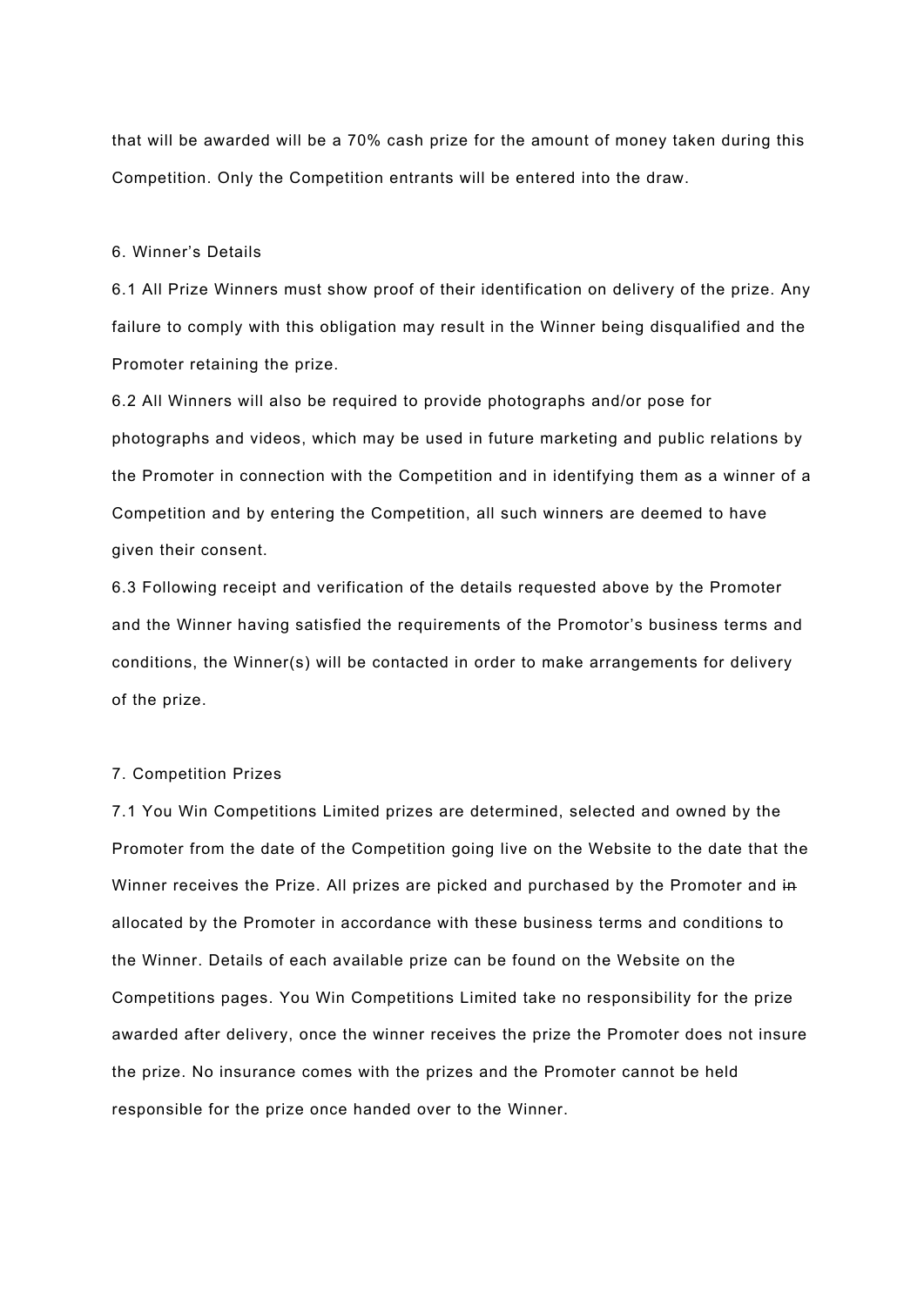7.2 Delivery to the winner is free. The promoter has a right to charge the winner delivery fees if they want the prize delivering anywhere other than the Winner's address in the United Kingdom.

7.3 All entrant expenses to collect the Prize are the sole responsibility of the Winners.

7.4 All prizes are subject to the business terms and conditions of the Promotor prize as well as the provider, manufacturer or supplier.

7.5 Each Prize must be accepted as awarded and is non-transferable or convertible to other substitutes and cannot be used in conjunction with any other vouchers, offers or discounts, including without limitation any vouchers or offers of the Promoter or other prize suppliers.

## 8. Storage

The Promoter may store the chosen Prize free of charge for 30 days after notifying the Prize Winner, at the end of which time the Prize will be delivered to the Winner. If the Prize needs to be stored by the Promoter for more than 30 days then this will be at the sole cost of the Winner. Storage costs must be paid direct to the Promoter before the Winner takes delivery of the Prize.

# 9. Winners' Personal Data

9.1 Acceptance of the prize by the Winner means they are required to have their photo and video taken by the Promoter for promotional purposes (Public Relations and Marketing), both immediately after their win and in the future for use in accordance with the terms of paragraph 6.2, unless otherwise prohibited by law.

9.2 By entering a Competition, you agree to the use of your name, address, and/or photograph or other likeness, as well as your appearance at publicity events without any additional payment (save for reasonable travel expenses) and as required by the Promoter in the event of you being declared a Winner.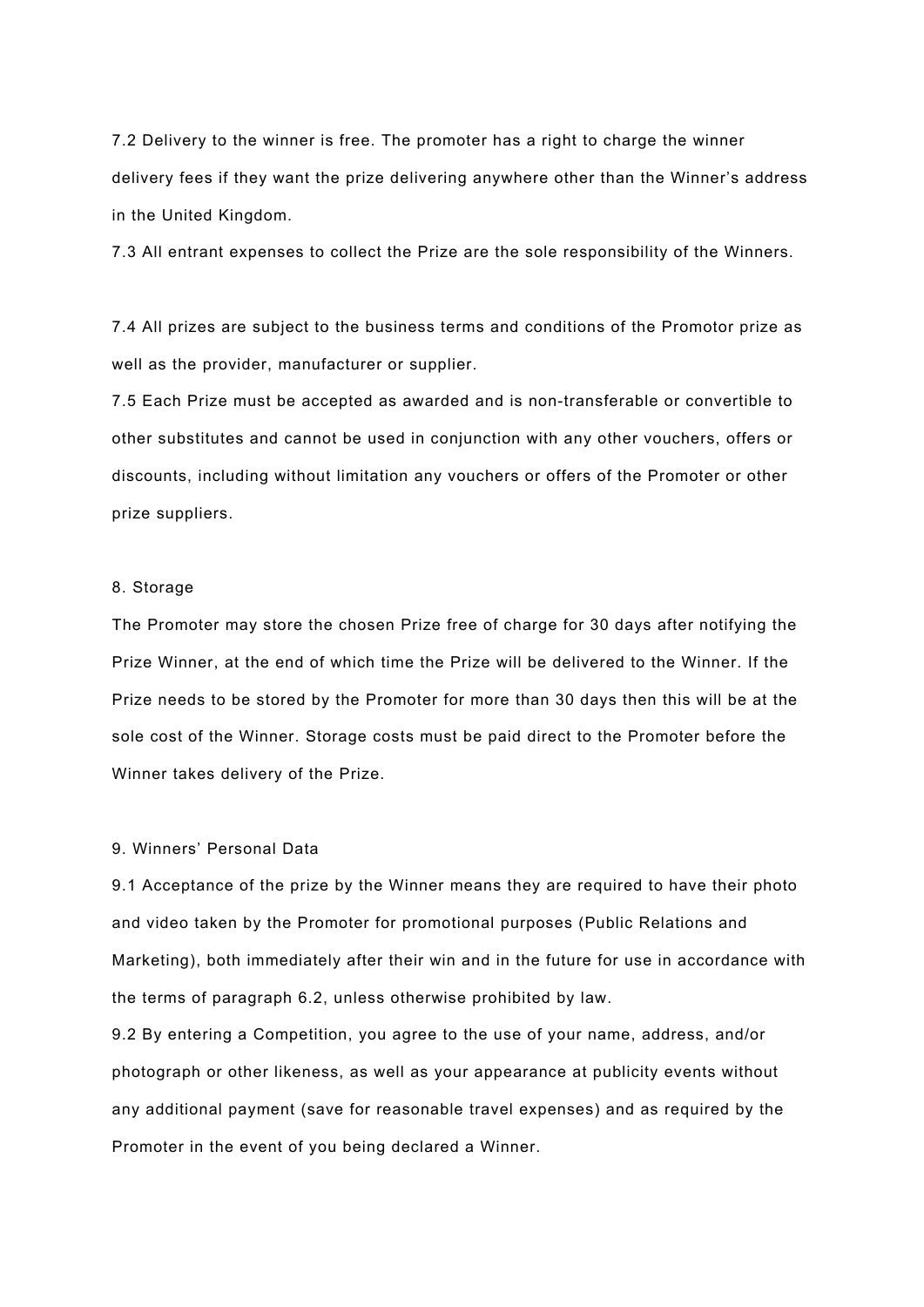#### **10. Limits of Liability**

The Promoter gives no representations or warranties as to the quality/suitability/fitness for purpose of any of the goods or services offered as prizes. Except for liability for death or personal injury caused by the negligence of the Promoter and for any other event, in respect of which liability cannot be excluded by law, the Promoter shall not be liable for any loss suffered or sustained to person or property including, but not limited to, consequential (including economic) loss by reason of any act or omission by the Promoter, or its servants or agents, in connection with the arrangement for supply, or the supply, of any goods by any person to the prize Winner(s) and, where applicable, to any family/persons accompanying the Winner(s), or in connection with any of the Competitions promoted by the Promoter.

#### **11. Electronic Communications**

No responsibility will be accepted for failed, partial or incomplete or unintelligible computer transmissions, for any computer, telephone, cable, network, electronic or internet hardware or software malfunctions, failures, connections, availability, for the acts or omissions of any service provider, internet accessibility or availability or for traffic congestion or unauthorised human act, including any errors, failures or mistakes. The Promoter will use their reasonable endeavours to award the prize for a Competition to the correct Entrant. If due to reasons of hardware, software or other computer related failure, or due to human error the prize is awarded incorrectly, the Promoter reserves the right to reclaim the Competition prize and to award it to the correct Entrant, at its sole discretion and without admission of liability. In the event that the Promoter closes a Competition early, the Winner will be selected from all valid and eligible Entries received by the Promoter prior to the date of closure, except that the Promoter reserves the right, in its sole discretion, to close a Competition early without selecting a Winner. In the event that a Competition is closed without selecting a Winner, the Promoter will give all entrants Game Credit to enable them to replay equivalent tickets in a subsequent competition as per paragraph 5.5 above. The Promoter also reserves the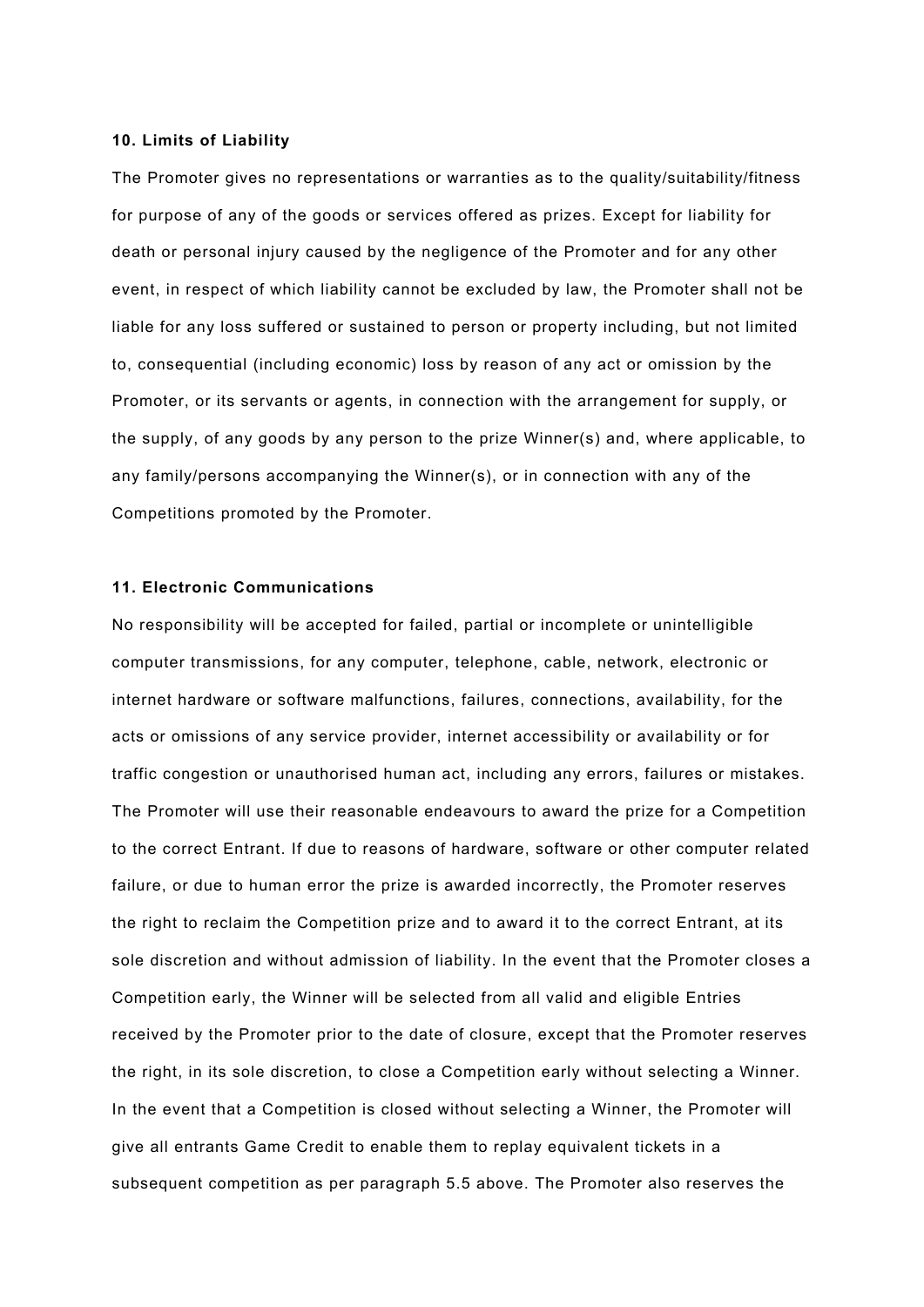right in its sole discretion to extend the closing date of any Competition. The Promoter shall not be liable for any economic or other consequential loss suffered or sustained to any persons to whom an award has been incorrectly made, and no compensation shall be due. The Promoter shall use its reasonable endeavours to ensure that the software and website(s) used to operate its Competitions perform correctly and accurately across the latest versions of popular internet, tablet and mobile browsers. For the avoidance of doubt, only the ticket recorded in our systems, howsoever displayed or calculated, shall be entered into the relevant Competition and the Promoter will not be held liable for any competition entries that occur as a result of malfunctioning software or other event.

#### **12. Data Protection Notice**

Any personal data that you supply to the Promoter or authorise the Promoter to obtain from a third party, by way of example (and not limitation), a credit card company, will be used by the Promoter to administer the Competition and fulfil prizes where applicable. In order to process, record and use your personal data the Promoter may disclose it to (i) any credit card company whose name you give; (ii) any person to whom the Promoter proposes to transfer any of the Promoter's rights and/or responsibilities under any agreement the Promoter may have with you; (iii) any person to whom the Promoter proposes to transfer its business or any part of it; (iv) comply with any legal or regulatory requirement of the Promoter in any country; and (v) prevent, detect or prosecute fraud and other crime. In order to process, use, record and disclose your personal data the Promoter may need to transfer such information outside the United Kingdom, in which event the Promoter is responsible for ensuring that your personal data continues to be adequately protected during the course of such transfer.

#### **13. To enter the competition for free**

You must first of all create an account then send your Name, Address, Date of Birth, Email Address and Contact Phone Number on a postcard to You Win Competitions Limited, Unit 27 Oakham Drive, Sheffield, S3 9QX. The postcard must be received by